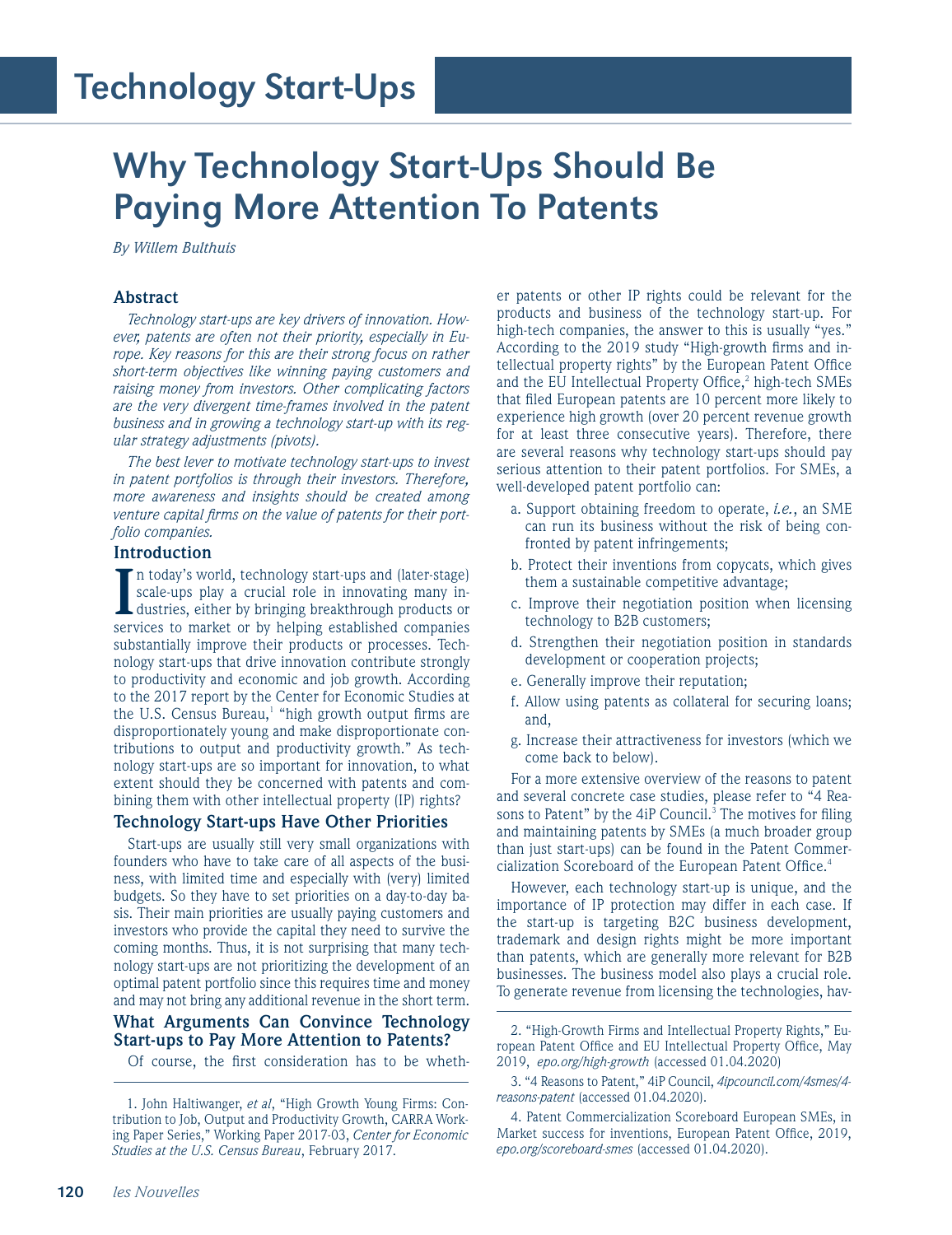# Technology Start-Ups

ing patents can substantially increase negotiation power, while for selling complete products it might be more important to fend off copycats through patents in combination with trademarks. In very fast-moving industries where speed is crucial, such as the software industry, patent protection might be less suitable than in industries with longer technology cycles, such as pharma. Also, if the business relies on technology standards, freedom to operate is key, and a strong patent portfolio could help influence standard-setting. Last but not least, items such as the ambitions and financial situation of the company, any plans for regional or international expansion, and especially any exit scenarios that are foreseen may also have a significant impact on the creation of the optimal intellectual property rights (IPR) portfolio.

#### **What Interest Do Customers of Technology Start-ups Have in Patents?**

The freedom-to-operate issue is important for potential customers in the B2B space, as they need some certainty that they will not face indemnity issues *vis-a-vis* third parties. Also, they need certainty that the technology start-up will be able to continue its operations, which is in all cases a big question for young technology start-ups. However, technology start-ups often tend to avoid the issue, especially as a comprehensive prior art search can be time consuming and expensive, while not giving 100 percent certainty.

The current patent and other components of the IPR portfolio of a technology start-up might be of interest to potential customers for a very different, less noble reason: to assess whether they could develop a similar product or service themselves, having all the resources and knowhow of an established company, and thereby avoid making themselves dependent on a small technology start-up.

Unfortunately, this is not just a hypothetical scenario, although most large companies have come to realize that they are probably too slow for this strategy and would be better served by getting the solution from a fast technology start-up.

### **Why Should Investors Care about Patents?**

From an investor perspective, freedom to operate is important to enable successful growth potential for the company. Beyond that, the start-up's patent and IPR portfolio are also relevant for investors for several reasons:

- a. Defensive use: having a potential negotiation position in case of infringement by potential
	- customers or competitors. However, the power of a very small portfolio is usually limited.
- b. Offensive use: preventing other companies from offering a similar product or service. This is a more realistic scenario.
- c. Negotiation position with customers, partners and standardization efforts.
- d. Flexibility to pivot to other business models (*e.g.*, from selling products to licensing technology).
- e. Exit value: a strong patent and other IPR portfolio can increase the ultimate sale price of a technology start-up at exit (sale to

a large corporation or private equity).

f. As a security asset for the investor: a patent portfolio could generate some financial return if the start-up does not survive, thus somewhat reducing the loss or providing a second chance for a

■ Willem Bulthuis, CEO, WBX Ventures, Co-Founder, sustainabill GmbH, Munich, Germany E-mail: willem.bulthuis@ wbx-ventures.com

restart in a new setup. See Table 1.

#### **So, Why and When Should Technology Startups Invest Resources in Patents?**

The response to this question seems to be rather diverse across the globe. While some technology start-ups in Silicon Valley file patents on a wide range of ideas at the start of their company, of which they will only implement a few in the end (or none at all due to their regular "pivoting"), many European technology start-ups consider patent filing too expensive and distracting from their short-term focus on obtaining paying customers.<sup>5</sup> They also often take the position that they can only decide what to patent once they have sufficient customer feedback—which is generally too late from a patent applica-

| <b>Table 1. Summary Of Patent Relevance</b><br><b>For Key Stake Holders</b> |                                          |                                          |                                          |
|-----------------------------------------------------------------------------|------------------------------------------|------------------------------------------|------------------------------------------|
|                                                                             | <b>Relevance</b><br><b>For Investors</b> | <b>Relevance</b><br><b>For Start-Ups</b> | <b>Relevance For</b><br><b>Customers</b> |
| <b>Freedom To Operate</b>                                                   | High                                     | High                                     | High                                     |
| <b>Preventing Imitation</b>                                                 | High                                     | <b>High</b>                              | Low                                      |
| <b>Negotiation Position</b>                                                 | High                                     | High                                     | Low                                      |
| <b>Standards Contribution</b>                                               | <b>Medium</b>                            | <b>High</b>                              | Medium                                   |
| <b>Increased Reputation</b>                                                 | <b>Medium</b>                            | High                                     | <b>Medium</b>                            |
| <b>Collateral For Loans</b>                                                 | Low                                      | <b>High</b>                              | Low                                      |
| <b>Attractiveness For VCs</b>                                               | Low                                      | <b>High</b>                              | Low                                      |
| <b>Security Asset At Insolvency</b>                                         | High                                     | Low                                      | Low                                      |
| <b>Company Exit Valuation</b>                                               | High                                     | High                                     | Low                                      |

<sup>5.</sup> Costly and time-consuming procedures were the main difficulties reported by SMEs when registering IPRs in the Intellectual Property SME Scoreboard 2019, EU Intellectual Property Office, November 2019, *oami.europa.eu/ohimportal/da/web/ observatory/sme-scoreboard* (accessed 10.04.2020).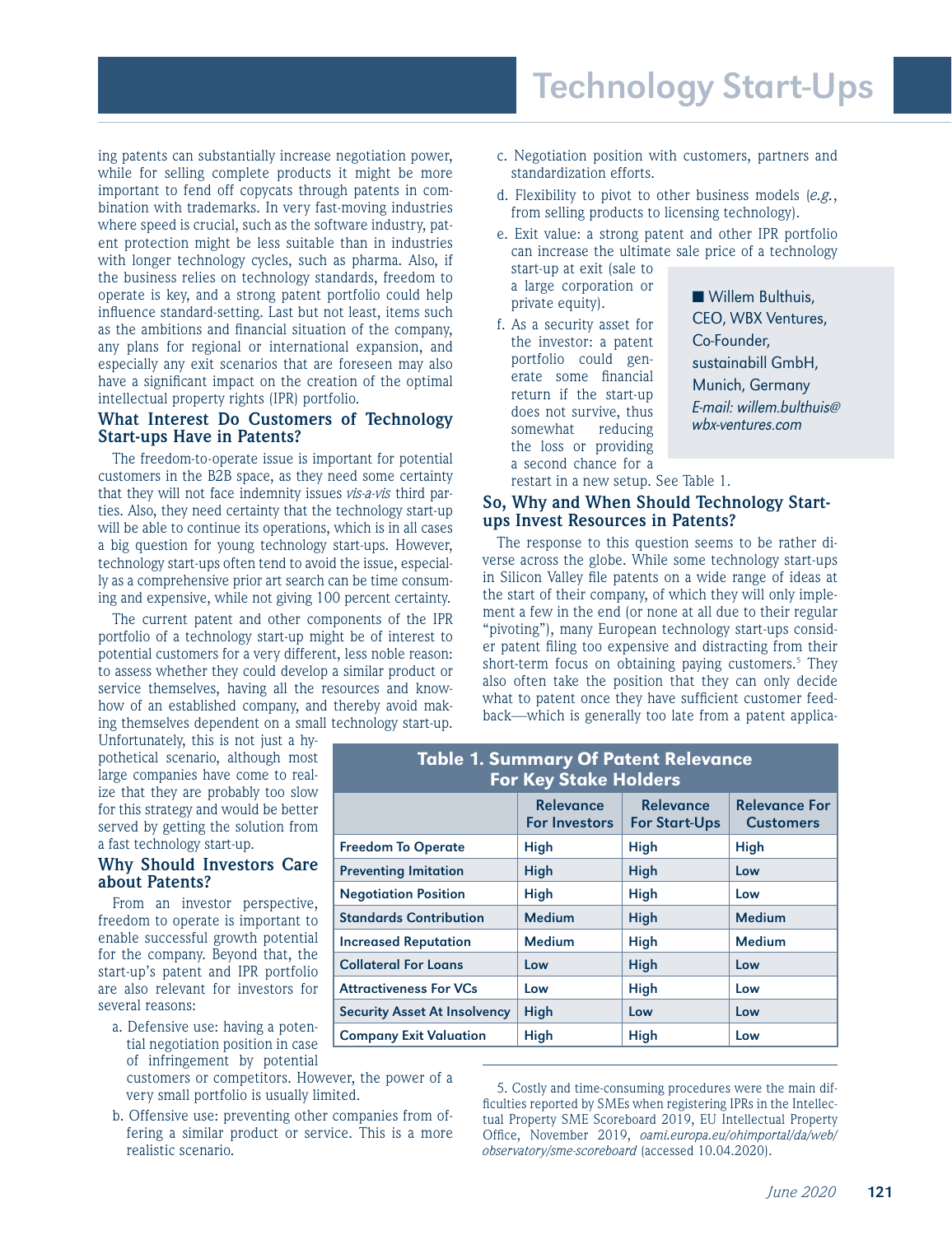# Technology Start-Ups

tion perspective. The situation is often different for spinouts from universities, where first patents have usually already been filed by the university. Here the challenge for start-ups in some countries is to get those patents transferred or licensed (exclusively) to the start-up.6

An often complicating factor relates to the rather different time frames between the long-term focus of patent business and running a typical technology start-up with its rapid pivoting.

One option is to indeed file a broad range of high-quality patent applications internationally early on and "clean up" the portfolio once it is clear which technologies have been successfully implemented and accepted by the market. This approach requires rather deep pockets to finance the initial patent generation and application, unusual for European early-stage start-ups. Furthermore, "cleaning up" the portfolio in a profitable way requires either a great network (from the investors) or effective market facilitators.<sup>7</sup>

Another, more prevalent option is to work on a trade secret basis until the solution is somewhat validated in the market, after which more specific patents are filed. Of course, this approach complicates the validation process for investors or customers (as inventive details of the technical solution cannot be shared) and carries considerable risks of either information being leaked or third parties patenting similar inventions before the start-up does.

A third example, observed among several start-ups, is to file a number of provisional patent applications in the U.S.,<sup>8</sup> thereby potentially securing priority for patent applications or utility model filings in Europe, and combine that within the priority year with the EP and or PCT route for internationalization. This can save cost at the beginning and "buy" about 30 months' time for businesses with limited funding, whose technology is still in the development phase. This strategy will secure an early priority date, enabling later improvement of the patent applications, once more insights about the technology and/or market feedback have been received, and potentially additional budget becomes available. It is a kind of cost-delaying strategy that can be combined with cost savings achieved by efficient engagement of patent attorneys and IP renewals service providers.<sup>9</sup>

In this context, a valid question from technology startups is whether to focus more on patents or trade secrets to protect their business. The trade secret approach has the advantage of saving time and money and of nothing being published, which often seems attractive to small technology start-ups that could not realistically defend their patent against big corporations. However, from an investor perspective, trade secrets are not as strong and liquid of intangible assets as patents, and are to some extent tied to the founders—who might leave the company.10

Once technology start-ups decide to file patent applications, they often start with only one, as this can already cost substantial time and money. However, one patent does not make a portfolio, and without a solid patent portfolio strategy, the ultimate value might be rather limited. It is therefore important to explicitly decide the intent and budget allocated for building a patent portfolio, agreed with among shareholders, which can range from focusing on trade secrets and trademarks to a fully fledged patent portfolio.<sup>11</sup> Most technology start-ups will need external support to develop and implement a sound patent strategy, which can be a big step toward creating real value for the technology start-up and its investors.<sup>12</sup>

#### **How Can Start-ups Protect their IP While Acquiring Investors, Partners and Customers?**

Start-ups often face a big dilemma in early engagements with potential investors, partners or customers. They need to provide sufficient information about their technology to demonstrate its unique value, without disclosing important details of their inventions prior to having secured IP protection.

During initial discussions, it is often sufficient to focus on the customer problem the start-up is addressing and what their solution roughly looks like.<sup>13</sup> However, potential investors will soon raise questions on how exactly the solution works and how it differentiates from competition and substitutes. At this stage, start-ups have to be very careful about the level of details they disclose, especially if IP protection has not yet been secured.

11. For an example of a strategic approach to patent portfolio development, see Martin A. Bader, "Strategic Management of Patent Portfolios," *les Nouvelles,* 2007, *brainguide.de/ upload/publication/40/keuk/1ccb2dfb6036a9e6f3dc0e0ad79 1e020\_1311535413.pdf* (accessed 01.04.2020).

12. For further material on this topic, see "IP Teaching Kit," European Patent Office, 2010, *epo.org/learning-events/materials/kit.html* (accessed 01.04.2020).

13. For more insights, see the article in this issue by Thomas Bereuter, Bastian July and Gene Quinn, "How to Market and License Your Technology." *les Nouvelles* 55, no. 2 (June): p. 152.

<sup>6.</sup> For real examples of how universities can support IP transfer to start-ups and build the foundation for their success, see EPO SME case studies, "Orcan Energy, Recycling Waste Heat to Cool Down the Planet and Lithoz, 3D Printing Opens A New Chapter For Ceramics," European Patent Office, 2017, *epo.org/ sme* (accessed 01.04.2020).

<sup>7.</sup> For more insights see the article in this issue by Bastian July and Ilja Rudyk, "Succeeding with Market Facilitators—How Buyers and Sellers Meet." *les Nouvelles* 55, no. 2 (June): p. 148.

<sup>8.</sup> For an introduction to the notion of provisional patent applications in the USA, see Gene Quinn, "The Benefits of a Provisional Patent Application," 2017, *ipwatchdog.com/2017/05/13/ benefits-provisional-patent-application/* (accessed 09.04.2020).

<sup>9.</sup> Ian Johnson, "What makes a good IP renewals provider?," 2016, *ipwatchdog.com/2016/10/23/ip-renewals-provider/ id=73600/* (accessed 10.04.2020).

<sup>10.</sup> For further material about patents and trade secrets, see "IP Teaching Kit," European Patent Office, 2010, *epo.org/learning-events/materials/kit.html* (accessed 01.04.2020).